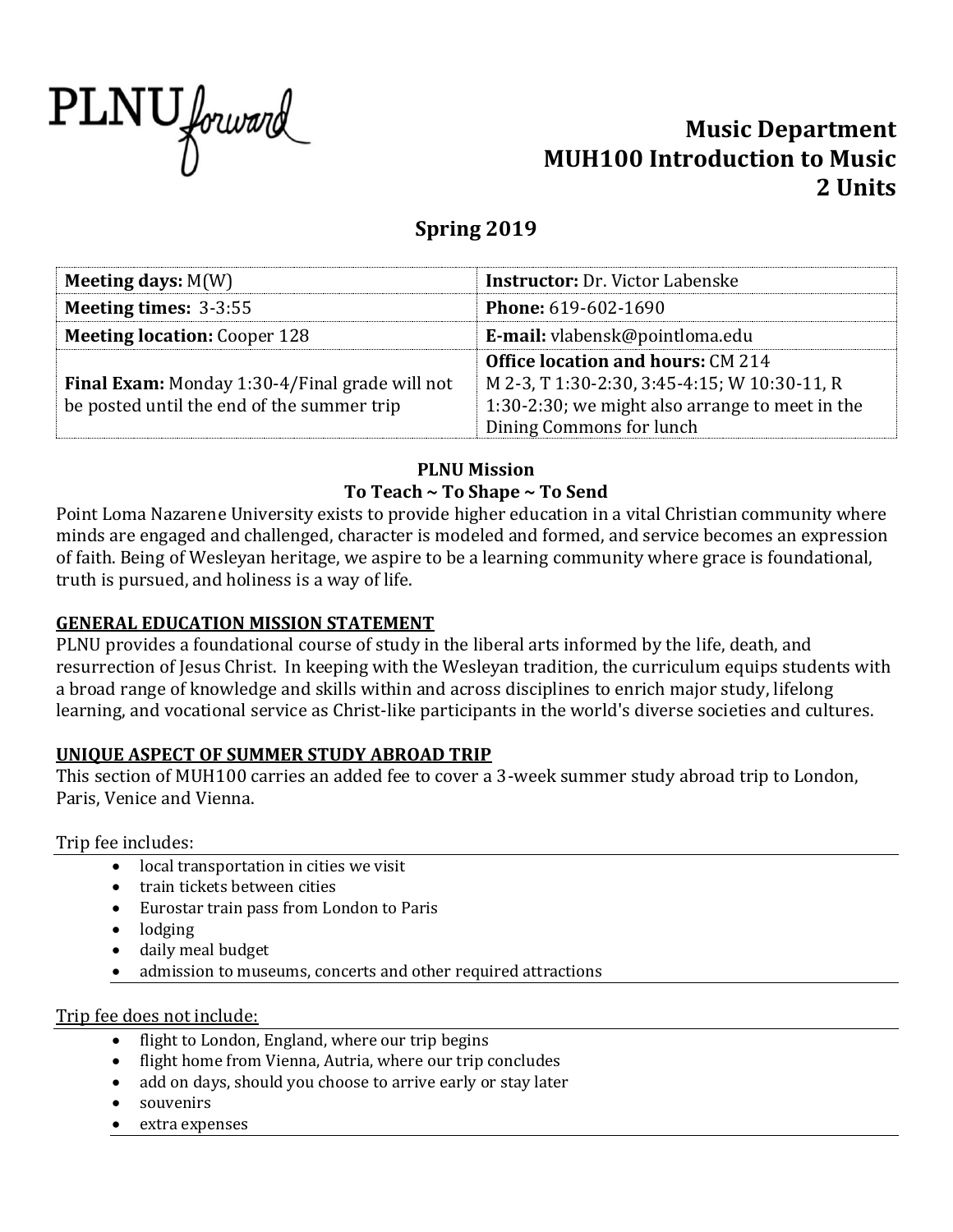#### **COURSE DESCRIPTION**

This course is designed to provide a framework for students to establish an understanding and appreciation of Western art music. Throughout the course, students will be introduced to foundational concepts and compositions that have shaped the musical landscape.

#### **STUDENT LEARNING OUTCOMES**

- Engagement with Live Performance: Students will be able to evaluate and articulate personal experiences through attending live concerts.
- Historical Perspectives: Students will be able to demonstrate an understanding of historical/cultural perspectives about the music.
- Music Concepts: Students will be able to recognize and describe basic music concepts (such as form, harmony, melody, and rhythm) using correct terminology.

#### **Outcomes will be measured for concert reports using the rubric attached near the end of the syllabus.**

### **Additional outcomes for Global Study**

- **#1 Sites…** Students will visit sites important in the development of Western music history, gaining primary source information about composers' lives and work places as demonstrated by successful completion of written concert reports which will including unique and specific aspects relating to the venue of the concert or exhibit.
- **#2 Local culture…** Students will engage the local culture in the cities visited, helping them gain a broader view of the world as demonstrated by a reflection essay describing specific interactions with locals and insights gained into the culture.
- **#3 Awareness of the other…** Students will learn to respect differences between assumptions made by Europeans and U.S. Americans as demonstrated by a reflection essay describing assumptions made by Americans and Europeans in their culture and about each other.

#### **METHODS USED IN THIS COURSE**

Students enrolled in MUH 100 will achieve the objectives of the course through multiple methods:

- Class attendance, discussion and participation, and listening exercises
- Listening to and engaging assigned recordings both in and out of class
- Concert attendance at four approved concerts (during summer trip).
- Completion of insightful concert reports (during summer trip).

#### **REQUIRED TEXTS AND RECOMMENDED RESOURCES**

#### **Required**

- **Clark, N. Allen, et al.** *Understanding Music: Past and Present***. U of North Georgia Press, n.d.**
- **YouTube Playlists** provided on Canvas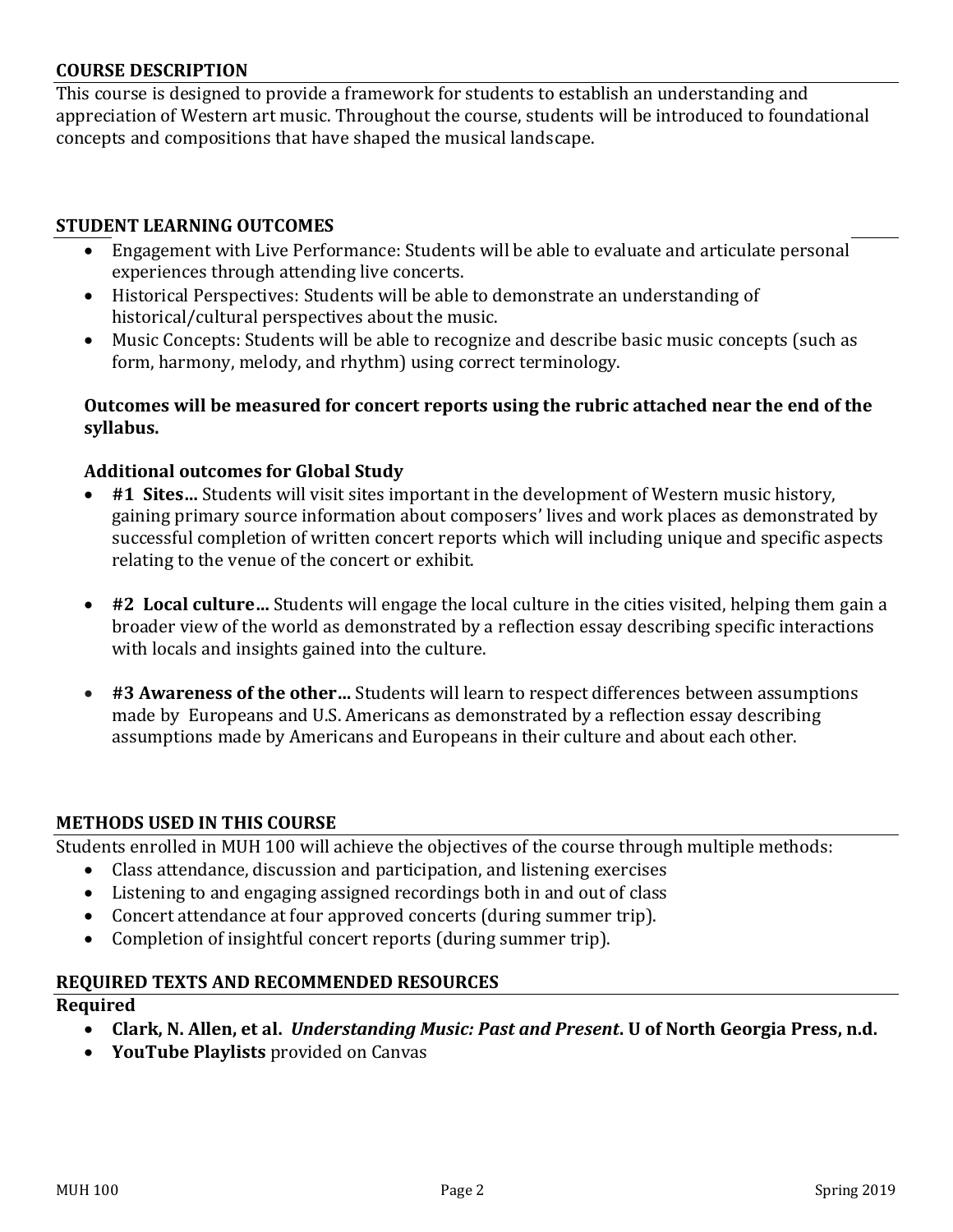## **ATTENDANCE AND PARTICIPATION**

Regular and punctual attendance at all classes is considered essential to optimum academic achievement. Due to the importance of lectures, in-class presentations, group activities, and class discussions you will receive credit for your attendance. We will likely meet during class time on Wednesday two or more times during the semester in combination with the ART100 study abroad students.

## **UNIVERSITY ATTENDANCE POLICY**

If the student is absent from more than 10 percent of class meetings, the instructor has the option of filing a written report, which may result in de-enrollment. If the absences exceed 20 percent, the student may be de-enrolled without notice. If the date of de‐enrollment is past the last date to withdraw from a class, the student will be assigned a grade of W or WF consistent with university policy in the grading section of the catalog. See Academic Policies in the undergrad student catalog.

### **LISTENING**

The principal homework for this class is to listen to and memorize our assigned recordings. The following are some suggestions on how to memorize this music effectively.

- Listen and engage multiple times each day (a minimum of 30 minutes per day)
- Create a "system" to help you identify compositions (Flash Cards, Excel Document, iTunes Labels)
- Listen and view multiple performances of assigned works
- Take notes in-class (to keep track of time periods and composers)

For each full-length piece, you should be able to identify the composition's name, composer, and time period after listening to as little as 30 seconds from anywhere within the piece.

#### **ASSESSMENT AND GRADING**

Students will be evaluated according to the categories below:

| <b>Category</b>                        | Percentage |
|----------------------------------------|------------|
| <b>Class Participation and Quizzes</b> | 50%        |
| <b>Concert Reports</b>                 | 20%        |
| Midterm Exam                           | 15%        |
| Final Exam (Cumulative)                | 15%        |

| <b>PERCENTAGE</b> | <b>GRADE</b> | <b>PERCENTAGE</b> | <b>GRADE</b> |  |  |  |  |
|-------------------|--------------|-------------------|--------------|--|--|--|--|
| 100-93            | n            | 76.9-73           |              |  |  |  |  |
| 92.9-90           | А-           | 72.9-70           |              |  |  |  |  |
| 89.9-87           | B+           | 69.9-67           |              |  |  |  |  |
| 86.9-83           |              | 66.9-63           |              |  |  |  |  |
| 82.9-80           | B-           | 62.9-60           |              |  |  |  |  |
| 79.9-77           |              | Below 60          |              |  |  |  |  |

#### Grading for this course is on a fixed scale:

#### **INCOMPLETES AND LATE ASSIGNMENTS**

All assignments are to be submitted/turned in by the beginning of the class session on the day they are due—including assignments posted in Canvas. Late assignments are not accepted, so if there are any issues you know about that may prevent you from completing an assignment in a timely manner, be sure to discuss it with me before the due date! Concert Reports are due no later than two days after the event.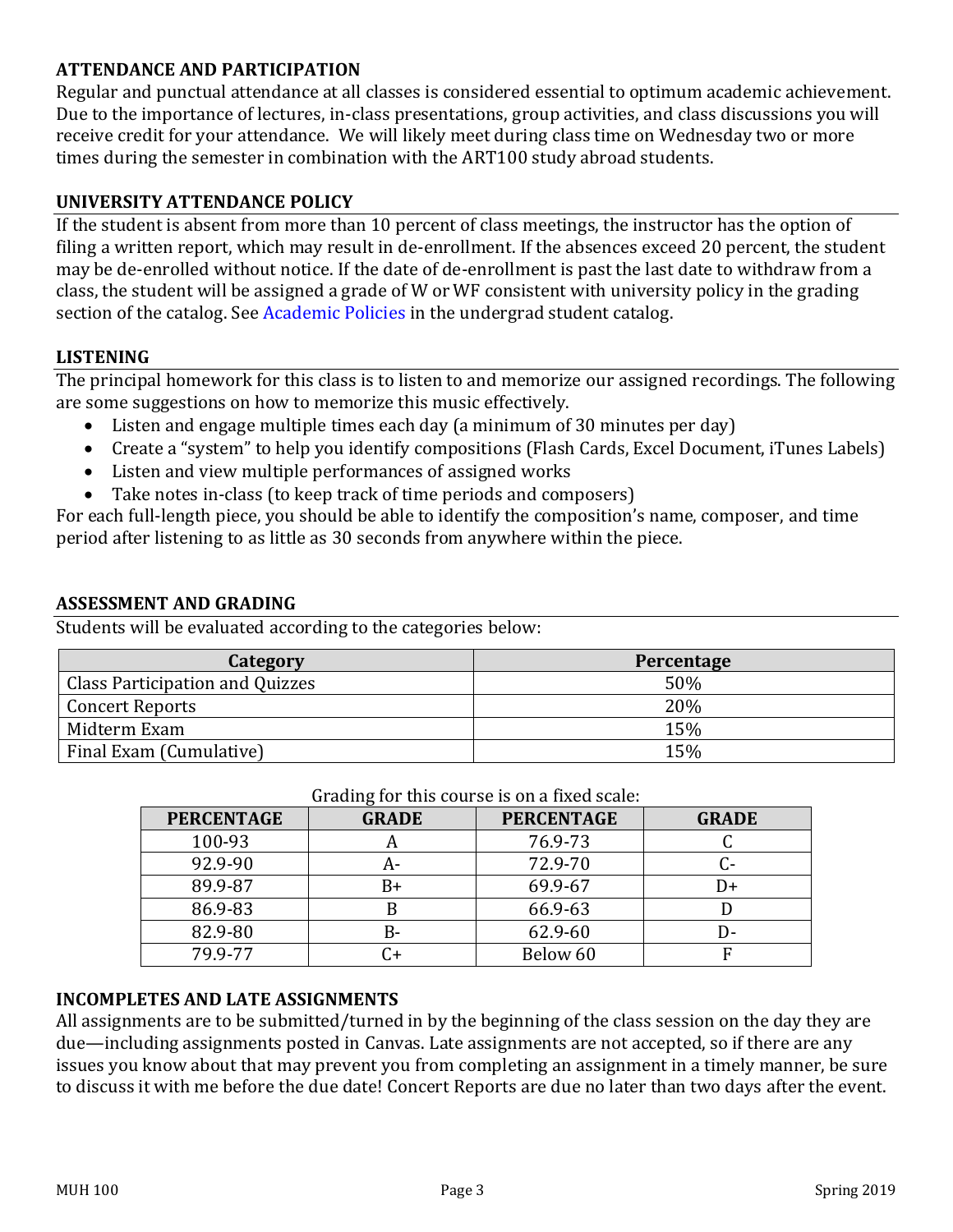#### **FINAL EXAMINATION POLICY**

Successful completion of this class requires taking the final examination **on its scheduled day –** *Monday, April 29 1:30-4pm*. No requests for early examinations or alternative days will be approved.

#### **CONCERT ATTENDANCE POLICY**

Attendances at live concerts help students to gain a greater understanding of the complexities of this art form to help you experience how live performance enriches musical understanding and appreciation.

• You are asked to attend a **minimum four concerts (in their entirety)** during the summer trip.

#### **CONCERT REPORTS**

You will complete 4 concert reports on our summer trip.

Requirements:

- Attend approved concert
- Take a picture of you in the hall **with the program** (Off-campus requires a picture of your ticket).
- Prove that you understood and engaged in the entire concert experience
- College Level, Typed reflection (3-4 paragraphs / 400-500 words)
- Include a proper heading.
- Submit on Canvas within 48 hours of the concert.
- Review rubric to ensure full credit.

Submit a single Microsoft Word .doc or .docx file with your picture(s) and reflection.

Your reflection (3-4 paragraphs: 400-500 words) should reference:

- Overall impressions (Let me know what your experience was like)
- Reaction to the program, including first and last piece on the program (how did the music make you feel?)
- Comments should be insightful and make your attendance evident
- Utilize terms and concepts from our class
- Additional thoughts, insights, and comments on the topics covered in class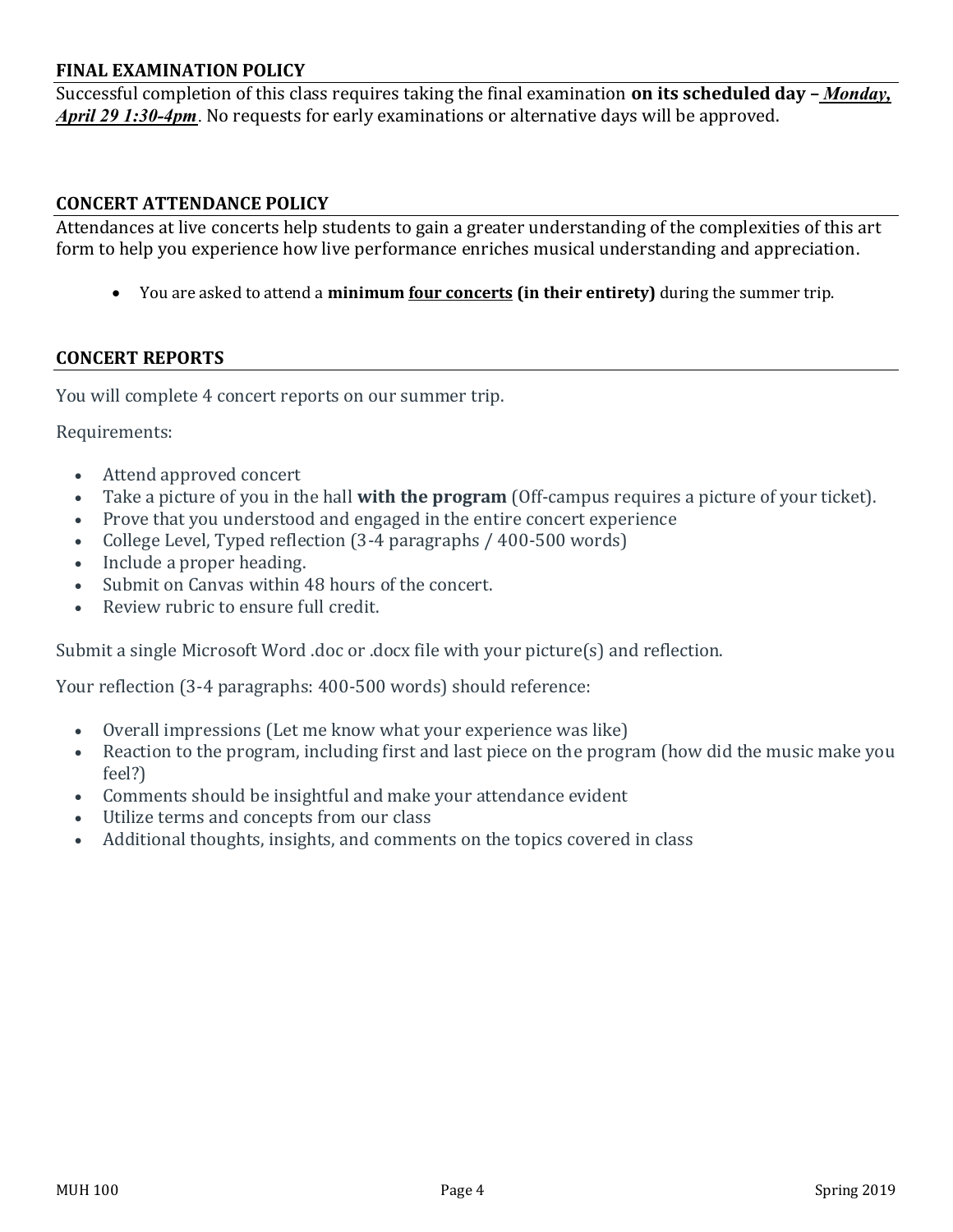## **CONCERT REPORT RUBRIC**

| Criteria                             | Ratings                                                                                                                                                                            |                                                                                                                                                                                                                                                                                                                          |                                                                |                                                                                                                                       |                                                            |           | Pts                                                         |            |            |  |
|--------------------------------------|------------------------------------------------------------------------------------------------------------------------------------------------------------------------------------|--------------------------------------------------------------------------------------------------------------------------------------------------------------------------------------------------------------------------------------------------------------------------------------------------------------------------|----------------------------------------------------------------|---------------------------------------------------------------------------------------------------------------------------------------|------------------------------------------------------------|-----------|-------------------------------------------------------------|------------|------------|--|
| Photograph                           | 35.0 pts<br>Good quality, program/ticket (when<br>applicable), clearly taken in the<br>concert hall, inserted in main Word<br>doc                                                  | 26.0 pts<br>$16.0$ pts<br>Weak in one of the following: Good quality,<br>Weak on two or more: Good quality,<br>program/ticket (when applicable), clearly taken<br>program/ticket (when applicable), clearly<br>in the concert hall, inserted in main Word doc<br>taken in the concert hall, inserted in main<br>Word doc |                                                                |                                                                                                                                       |                                                            |           | $0.0$ pts<br><b>No</b><br>Photo                             | 35.0 pts   |            |  |
| Outcome<br>Organization &<br>Content | $25.0$ pts<br>20.0 pts<br>Depth of thought supported by relevant<br>Ideas are fairly well explained &<br>supported; limited details.<br>supportive evidence; provides clear ideas. |                                                                                                                                                                                                                                                                                                                          |                                                                | $15.0$ pts<br>$0.0$ pts<br>Ideas are not fully explained or<br>Ideas are unclear and/or<br>supported; limited details.<br>undeveloped |                                                            |           |                                                             | $25.0$ pts |            |  |
| <b>Musical Concepts</b>              | 20.0 pts<br>Musical concepts are fully integrated<br>into the report. Connects to class<br>topics & literature.                                                                    | $16.0$ pts<br>$10.0$ pts<br>$0.0$ pts<br>Musical concepts are integrated into<br>Musical concepts are not integrated<br>Report does not<br>the report. Mostly connects to class<br>into the report. Loosely ties to class<br>address musical<br>topics & literature.<br>topics & literature.<br>concepts                 |                                                                |                                                                                                                                       |                                                            |           |                                                             | $20.0$ pts |            |  |
| Grammar                              | $10.0$ pts<br>Error-free. Reflects clear understanding and<br>thorough proofreading                                                                                                | 8.0 pts<br>Some errors in grammar and/or format that<br>do not interfere with clarity.                                                                                                                                                                                                                                   |                                                                |                                                                                                                                       | $6.0$ pts<br>Multiple grammatical and<br>stylistic errors. |           | $0.0$ pts<br>Obvious lack of<br>proof reading               |            | 10.0 pts   |  |
| <b>Word Count</b>                    | $10.0$ pts<br>Contains appropriate word count<br>of 400-500 words.                                                                                                                 | 8.0 pts                                                                                                                                                                                                                                                                                                                  | Is slightly over or under length<br>expectation (+/- 50 words) | $6.0$ pts<br>Is over or under length<br>expectation (+/- 100 words)                                                                   |                                                            | $0.0$ pts | Is inadequate or excessive in<br>length $(+/- < 100$ words) |            | $10.0$ pts |  |
| Total Points: 100.0                  |                                                                                                                                                                                    |                                                                                                                                                                                                                                                                                                                          |                                                                |                                                                                                                                       |                                                            |           |                                                             |            |            |  |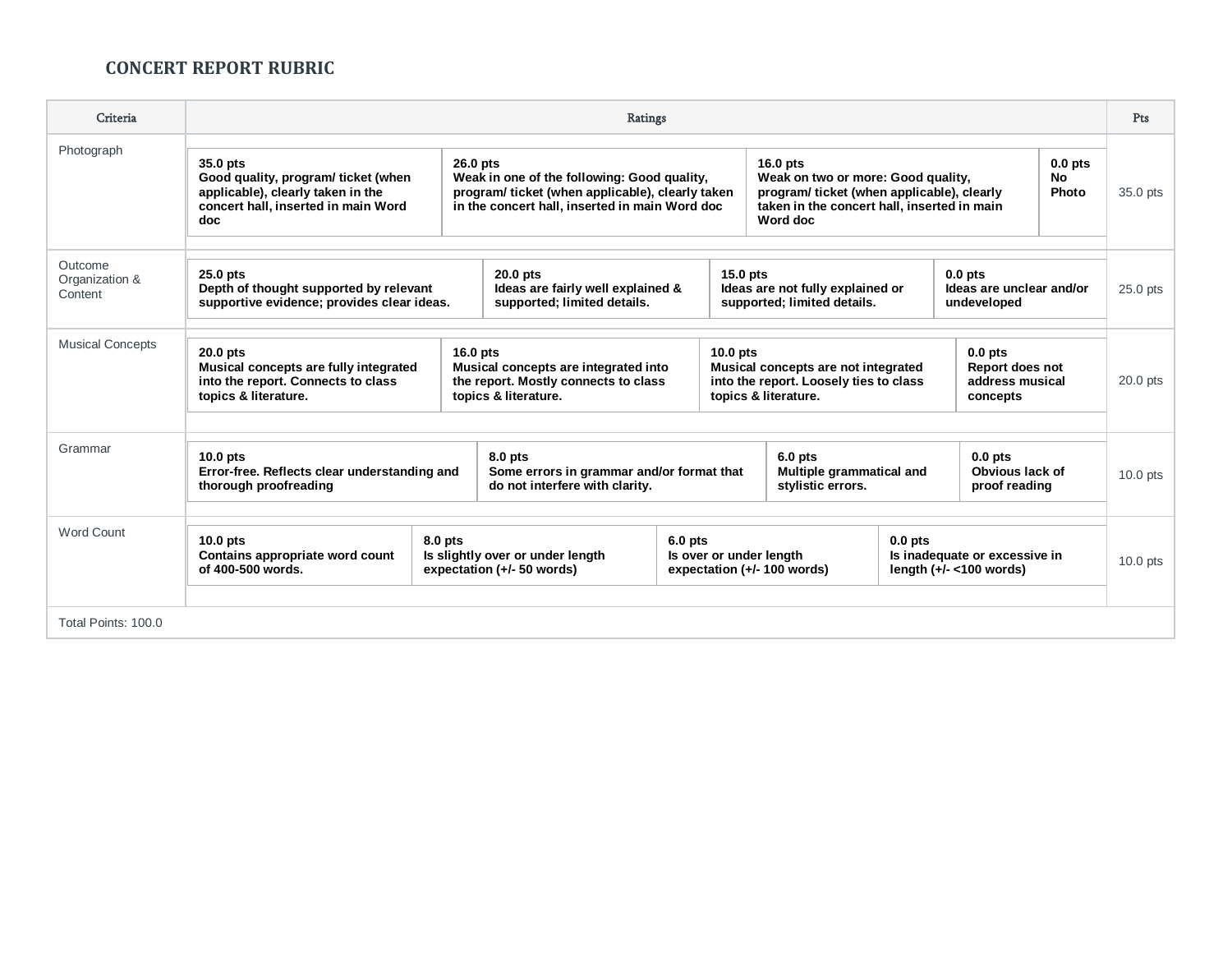## **USE OF TECHNOLOGY**

Point Loma Nazarene University encourages the use of technology for learning, communication, and collaboration. It is each student's responsibility to check his or her PLNU email on a daily basis. Since Canvas will be used in this course, it is each student's responsibility to be able to access Canvas and complete required tasks on time. Audacity and iTunes are preferred software and are available for free online (tutorials are available on Canvas). For help contact the Helpdesk x2222.

You are encouraged to bring your laptop, iPad, and/or cell phone to class—but please make sure you use them appropriately and responsibly. If a tech tool becomes a distraction or disruption while class is in session, I will ask you to put it away or invite you to no longer bring it to class.

## **ACADEMIC DISHONESTY**

Students should demonstrate academic honesty by doing original work and by giving appropriate credit to the ideas of others. As explained in the university catalog, academic dishonesty is the act of presenting information, ideas, and/or concepts as one's own when in reality they are the results of another person's creativity and effort. Violations of university academic honesty include cheating, plagiarism, falsification, aiding the academic dishonesty of others, or malicious misuse of university resources. A faculty member who believes a situation involving academic dishonesty has been detected may assign a failing grade for a) that particular assignment or examination, and/or b) the course following the procedure in the university catalog. Students may appeal also using the procedure in the university catalog. See [Academic](http://www.pointloma.edu/experience/academics/catalogs/undergraduate-catalog/point-loma-education/academic-policies)  [Policies](http://www.pointloma.edu/experience/academics/catalogs/undergraduate-catalog/point-loma-education/academic-policies) for further information.

## **ACADEMIC ACCOMMODATIONS**

While all students are expected to meet the minimum academic standards for completion of this course as established by the instructor, students with disabilities may require academic accommodations. At Point Loma Nazarene University, students requesting academic accommodations must file documentation with the **Disability Resource Center** (DRC), located in the Bond Academic Center. Once the student files documentation, the Disability Resource Center will contact the student's instructors and provide written recommendations for reasonable and appropriate accommodations to meet the individual needs of the student. See **Academic Policies** in the undergrad student catalog.

### **FERPA POLICY**

In compliance with federal law, neither PLNU student ID nor social security number should be used in publically posted grades or returned sets of assignments without student written permission. This class will meet the federal requirements by (each faculty member choose one strategy to use: distributing all grades and papers individually; requesting and filing written student permission; or assigning each student a unique class ID number not identifiable on the alphabetic roster.). Also in compliance with FERPA, you will be the only person given information about your progress in this class unless you have designated others to receive it in the "Information Release" section of the student portal. See Policy [Statements](http://www.pointloma.edu/experience/academics/catalogs/undergraduate-catalog/policy-statements) in the undergrad student catalog.

### **TUTORIAL SERVICES**

The PLNU Tutorial Center is available free of charge for all current, **undergraduate** PLNU students. It offers tutoring for most subjects, as well as for general help with paper editing, study skills, etc. The Tutorial Center is located on the south end of Bond Academic Center, next to the Study Abroad offices. The Tutorial Center is open Monday-Thursday from 8:00 am until 9:00 pm and Friday from 8:00 am until 3:00 pm. Please note that the Tutorial Center is closed from 9:30-10:30 am, Monday, Wednesday and Friday, and 5:00-6:00 pm every evening. Tutoring is available by appointment only, and appointments must be made at least one day in advance. Appointments may be arranged in person at the Tutorial Center, over the phone at (619) 849 2593, or via email at [TutorialServices@pointloma.edu.](mailto:TutorialServices@pointloma.edu)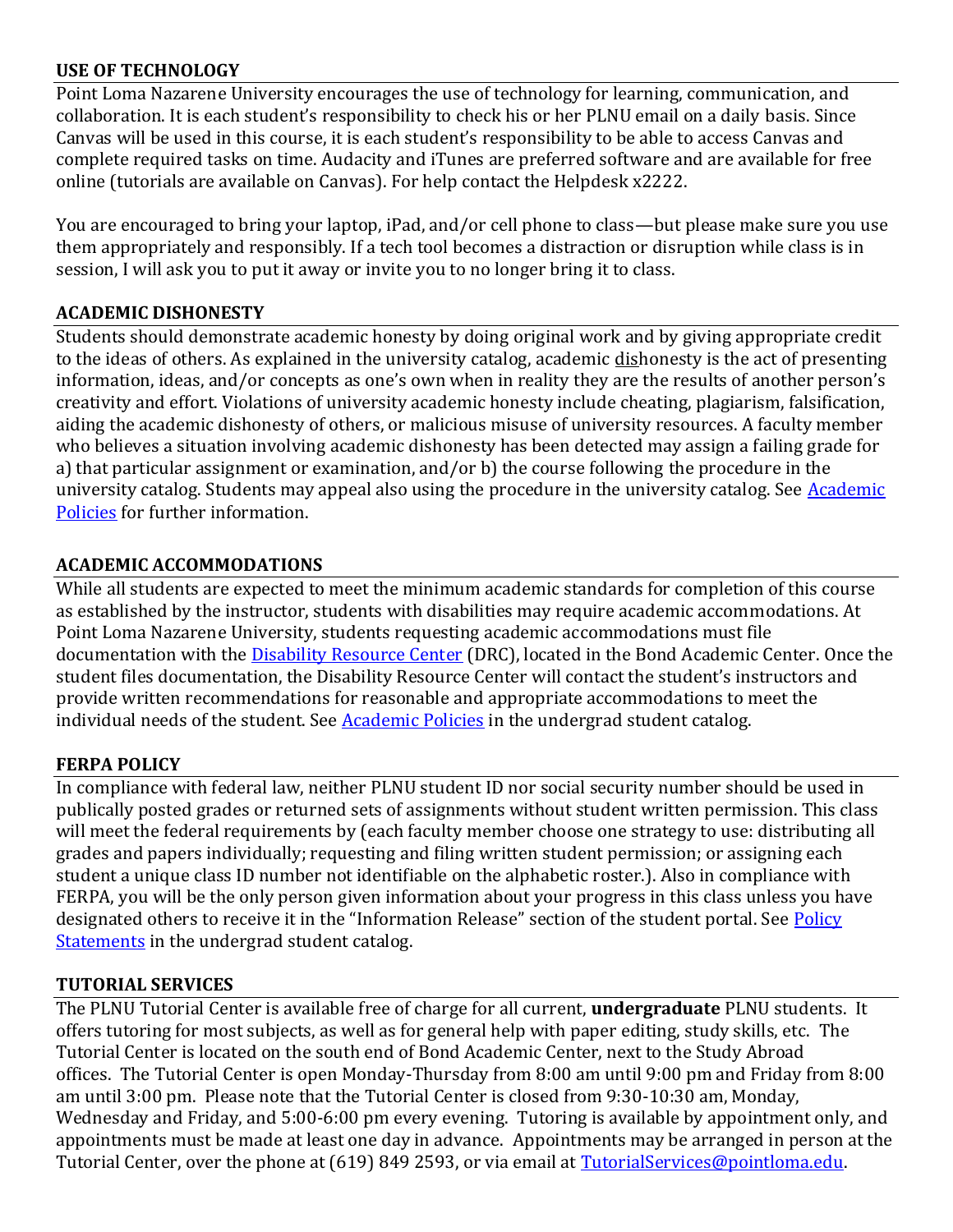## **COURSE CREDIT HOUR INFORMATION**

In the interest of providing sufficient time to accomplish the stated Course Learning Outcomes, this class meets the PLNU credit hour policy for a 2 unit class delivered over 15 weeks. Specific details about how the class meets the credit hour requirement can be provided upon request.

## **COURSE SCHEDULE**

- 1/8 Music Fundamentals (Chapter 1)
- 1/14 Medieval Era (Chapter 2)
- 1/21 MLK Jr. Holiday
- 1/28 Renaissance Era (Chapter 3)
- 2/4 Baroque Era (Chapter 4)
- 2/11 Classical Era (Chapter 5)
- 2/18 Romantic Era (Chapter 6)
- 2/25 20th Century/Popular Music (Chapter 7-8)
- 3/4 Spring Break
- 3/11 Midterm Exam
- 3/18 London
- 3/25 Paris
- 4/1 Venice
- 4/8 Vienna
- 4/15 Europe combined music and art classes
- 4/22 Easter Monday break

### **BIBLIOGRAPHY**

Davison, Archibald T. and Willi Apel. *Historical Anthology of Music*. Cambridge, MA: Harvard UP, 1946-50. 980.9 D266h Einstein, Alfred. *A Short History of Music*. NY: Knopf, 1947. 780.9 E35s3 Ewen, David. *From Bach to Stravinsky.* NY: Norton, 1933. 780.922 E94f Grout, Donald J. and Claude V. Palisca. *A History of Western Music*. NY: Norton 1988. 780.9 G882h4 Lang, Paul H. *Music in Western Civilization.* NY: Norton, 1941. 780.9 L272m Lang, Paul H. and Otto Bettman. *A Pictorial History of Music.* NY: Norton, 1960. 780.9 L272p Menuhin, Yehudi and Curtis W. Davis. *The Music of Man*. NY: Simon & Schuster, 1986. 780.9 M549m Moore, Douglas. *A Guide to Musical Styles*. NY: Norton, 1962. 780 M821g Morgenstern, Sam. *Composers on Music*. NY: Pantheon, 1956. 780.0711 M851c Parrish, Carl. *Masterpieces of Music before 1750*. NY: Norton, 1951. 780.82 P261m Parrish, Carl. *A Treasury of Early Music.* NY: Norton, 1958. 780.902 P261t Pendle, Karin, ed. *Women & Music*. Bloomington: Indiana UP, 1991. 780.88 W872p